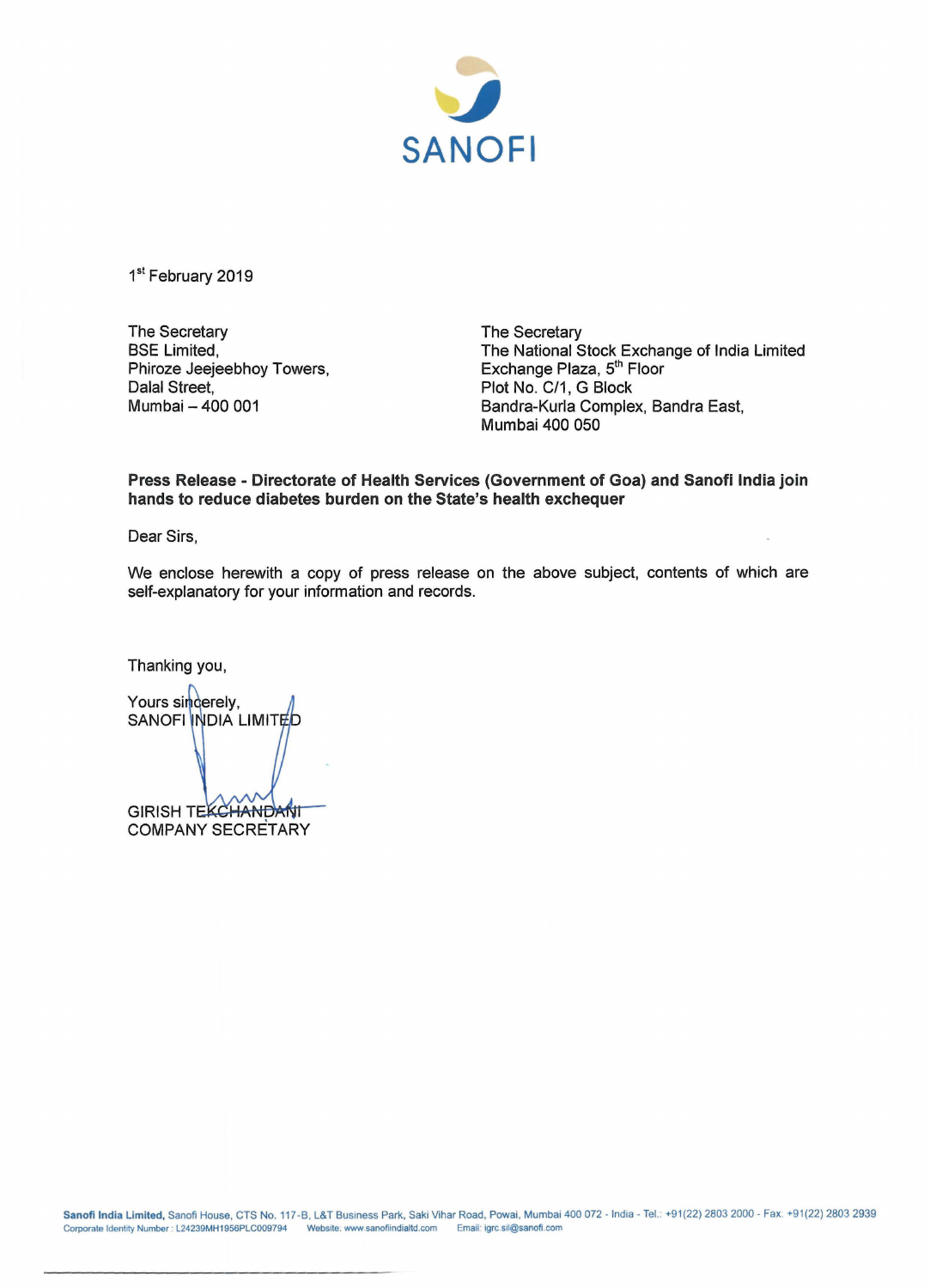



**PRESS RELEASE**

## **Directorate of Health Services (Government of Goa) and Sanofi India join hands to reduce diabetes burden on the State's health exchequer**

## *Ink partnership for capacity building of healthcare personnel Launch the KiDS project to raise awareness amongst next generation adults*

**Goa – February 1 st, 2019 -** Progressive in its approach to holistic healthcare, Directorate of Health Services today announced a 3-year partnership with Sanofi India Limited (SIL), to build awareness of diabetes and its management, for a better quality of life. Through this Corporate Social Responsibility (CSR) collaboration, Sanofi India's team of medical experts and diabetologists will educate and upskill the State department's healthcare personnel serving the Rashtriya Bal Swasthya Karyakram (RBSK) cell; and the Medical Officers of the Health and Wellness centers. Alongside, Directorate of Health services will also partner Sanofi India to run its international programme **KiDS** (Kids and Diabetes in School), to raise awareness of diabetes amongst school children.

The public-private partnership between the State of Goa and Sanofi India Limited follows a two-pronged approach. One, where training on diabetes management will be conducted for the staff (doctors, counsellors and ANMs) at the RBSK cell and the Medical Officers of the Health and Wellness centres (as a part of Ayushman Bharat). The other, where education and engagement about diabetes amongst school children (10-15 years old), teachers and parents, will help curtail the overall disease burden on the State.

*Commenting on the partnership, Shri* **Vishwajit Pratapsingh Rane***, Hon'ble Minister of State for Health, Craftsmen Training, Women and Child Development, Goa said, "Goa's population is facing diabetes-related issues that are growing at an alarming rate. Immediate action is required to curb this menace, so the State does not face repercussions in the foreseeable future. We look forward to partnering Sanofi in battling various non-communicable diseases such as diabetes, cancer and heart disorders, which are collectively known to be responsible for over 70% of all deaths, worldwide\*."*

*N. Rajaram, Managing Director, Sanofi India Limited said, "Diabetes must be addressed both in clinics and hospitals, as well as in classrooms and homes. Through programmes specially designed to achieve sustainable change, Sanofi is committed to working closely with States and policy-makers in their progressive efforts to fight Non-Communicable Diseases (NCD) such as diabetes, heart disorder and cancer. The impact of this 3-year CSR partnership will strengthen our fight against the diabetes epidemic."*